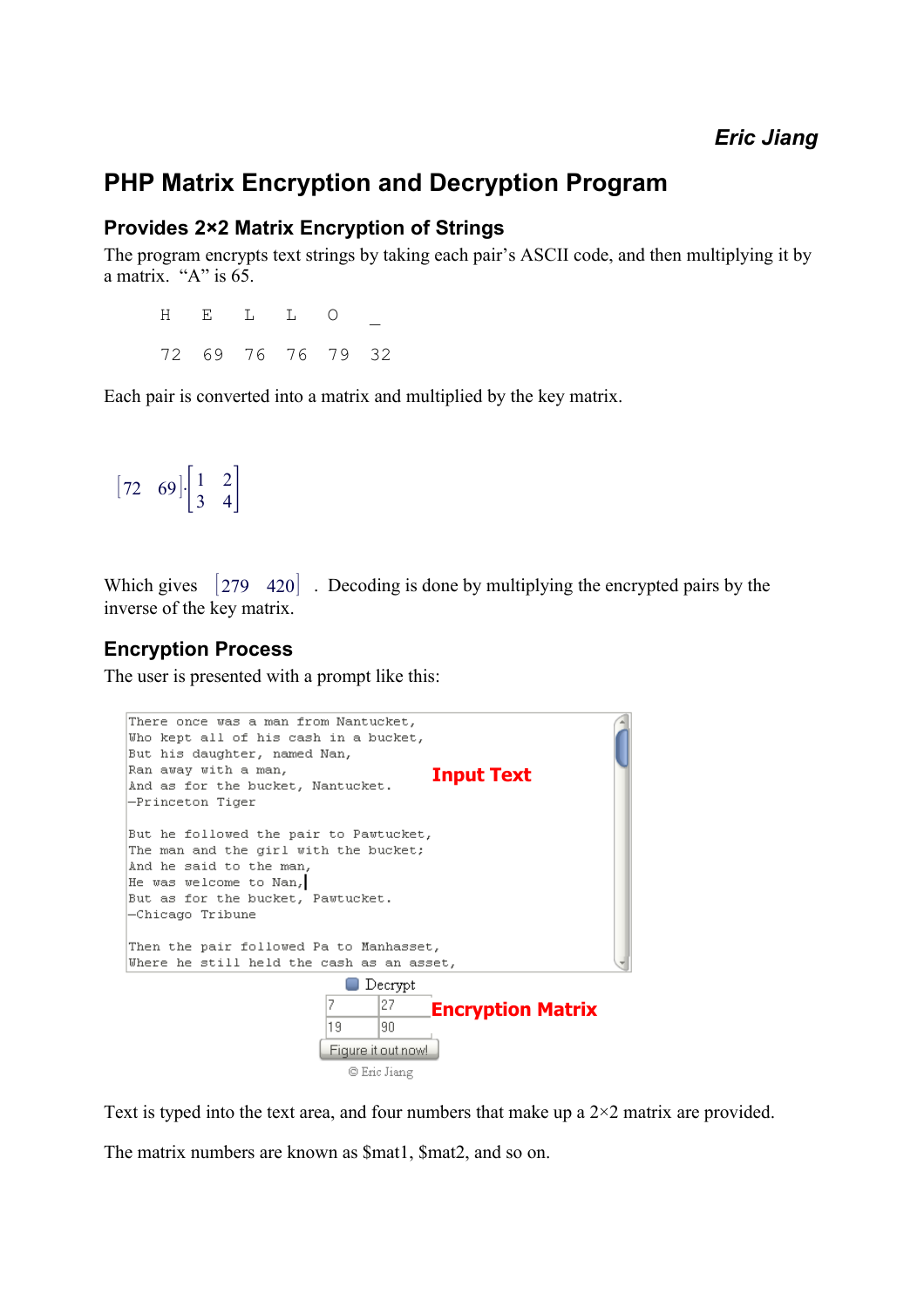```
$matrix = Array(Array($mat1,$mat2),Array($mat3,$mat4));
```
If there is no text inputted, then the program just prints "Put text here".

```
if (!$text) echo "Put text here";
```
If there is data put in, then we'll continue encrypting. The text should have an even number of characters, so if it's odd (checked by seeing if mod 2 is more than 1), we add a blank space on the end.

if ((strlen( $$text$ )  $% 2$ ) > 0)  $$text$   $.7$  ";

We check to make sure the "Decrypt" check box is cleared, and then continue. We'll get pairs of characters, so we'll jump by twos in the string  $(\xi_{\perp}+2)$ .

```
for (\xi i = 0; \xi i < \text{strlen}(\xi text); \xi i += 2)codeit(hexdec(bin2hex(substr($text,$i,1))),hexdec(bin2hex(sub
str($text, $i+1, 1))), $matrix);
```
We do hexdec(bin2hex(substr( $$text, $i, 1)$ ), because we need to convert each character into its corresponding ASCII number in decimal (A starts at 65). It passes the value of each letter in the pair to the function codeit, which will output the encrypted numbers.

The function codeit accepts three arguments:  $\frac{1}{2}$  vall,  $\frac{1}{2}$ , and  $\frac{1}{2}$ , and optionally a fourth for decryption). They're the first letter value, second letter value, and the key matrix, respectively.

It manually goes through multiplying the two matrices, because there are no built-in matrix functions.

#### **Decryption Process**

The decryption process is essentially finding the inverse of the key matrix, and then going through the same multiplication process as the encryption process.

It finds all the numbers, separated by spaces, with a regular expression.

preg\_match\_all('/[\d\-\.E\+]+/',\$text,\$matches); It includes digits, dashes (for negative numbers), decimal points, and "E" and "+" for large numbers that require scientific notation.

Then, it goes through the process of finding the inverse of the matrix. It first finds the fraction that the matrix will be multiplied by.

```
if \begin{vmatrix} a & b \\ c & d \end{vmatrix}\begin{array}{cc} a & b \\ c & d \end{array} then $frac=\frac{1}{(ad - )}ad−bc
```
We then make a new matrix, called  $\sin \pi x$ , that is  $\int \frac{d}{c} \frac{-b}{a}$ 

 $\begin{vmatrix} a & -b \\ -c & a \end{vmatrix}$ .

The function code it is also used for decoding, since the two processes are very much alike. A fourth argument is passed to  $\c{codeit}$ , which is simply  $\text{true}$ . The function multiplies the matrix, and converts the resulting numbers back into ASCII format: